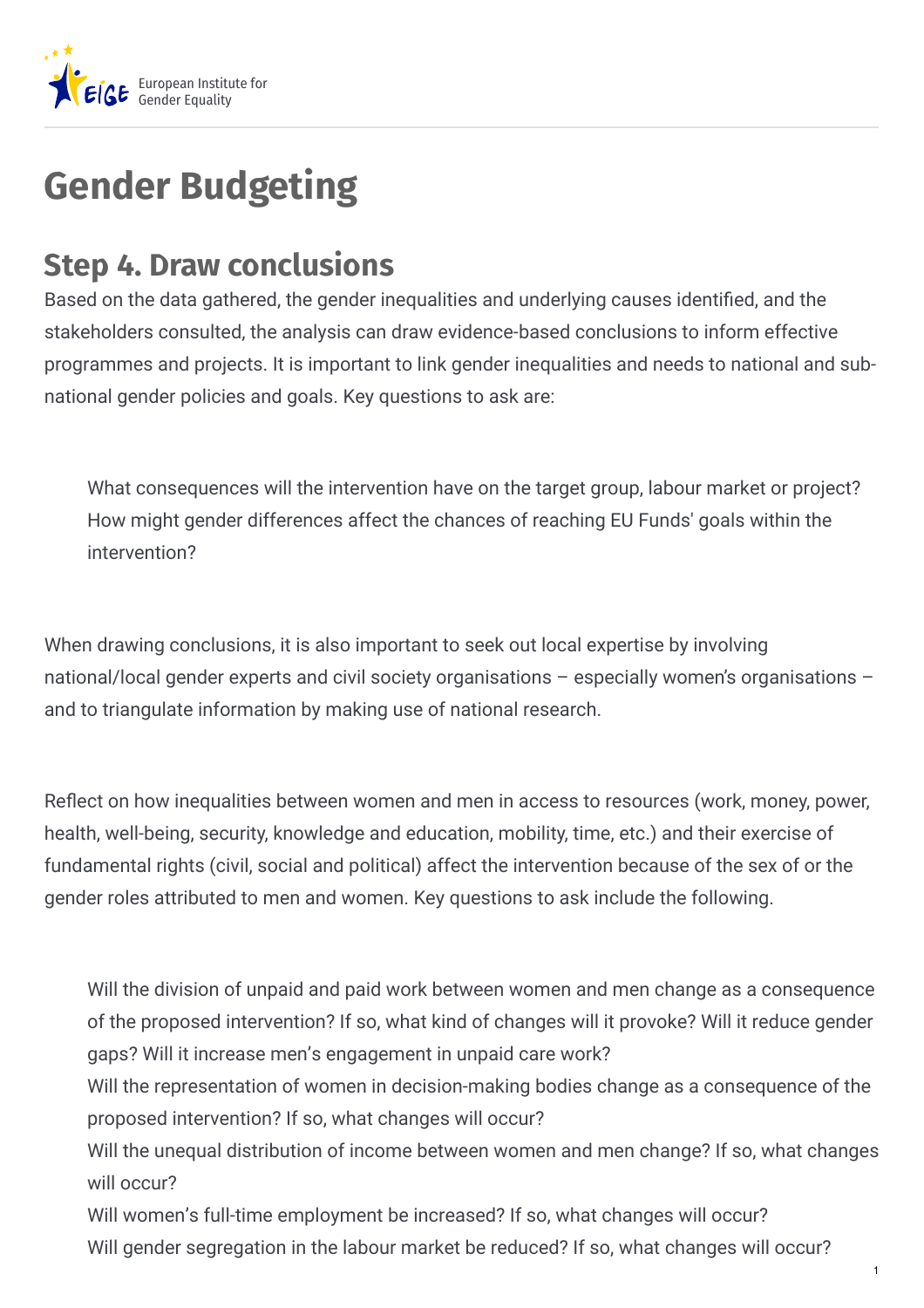Will inequalities between women and men in access to resources be reduced? If so, in what ways?

## **Sweden: integrating a gender perspective in national programming**

The Swedish ESF uses a checklist at the national policy level to assess gender equality needs. This analysis makes the ESF very effective in addressing the different needs of the whole population, as the checklist reveals the situation and needs of both women and men. This proves fundamental when preparing PAs and OPs, ensuring that these improve the well-being of both women and men. In each focus area (e.g. transport, entrepreneurship, youth unemployment), women's and men's situatiosn must be described using sex-disaggregated data and gender-sensitive statistical analysis. Once this analysis identifies the differentiated responsibilities and needs of women and men, indicators are developed to track how their situations change throughout the programme. For example, differences between women and men have been identified in:

travel time; working hours; levels of entrepreneurship; patterns of unemployment, health or education.

The causes and effects of these differences are analysed by the Swedish ESF. Organisations that work on gender equality and women's rights are involved, alongside experts on gender equality and human rights, as key partners contributing to the analysis. A socioeconomic analysis and SWOT analysis are undertaken considering the lived realities of women and men in all their diversity. Based on the analysis, goals for gender equality are formulated in the PA and Operational Programme.

Sweden's experience also reveals that it is not enough simply to measure numbers of women and men. Gender must be coupled with other socio-demographic indicators, such as age, location, education level, socio-economic situation, race, ethnicity, and other characteristics to better understand the intersections between different inequalities, and improve the lives of those most in need.

The Swedish ESF checklist at the national policy level: